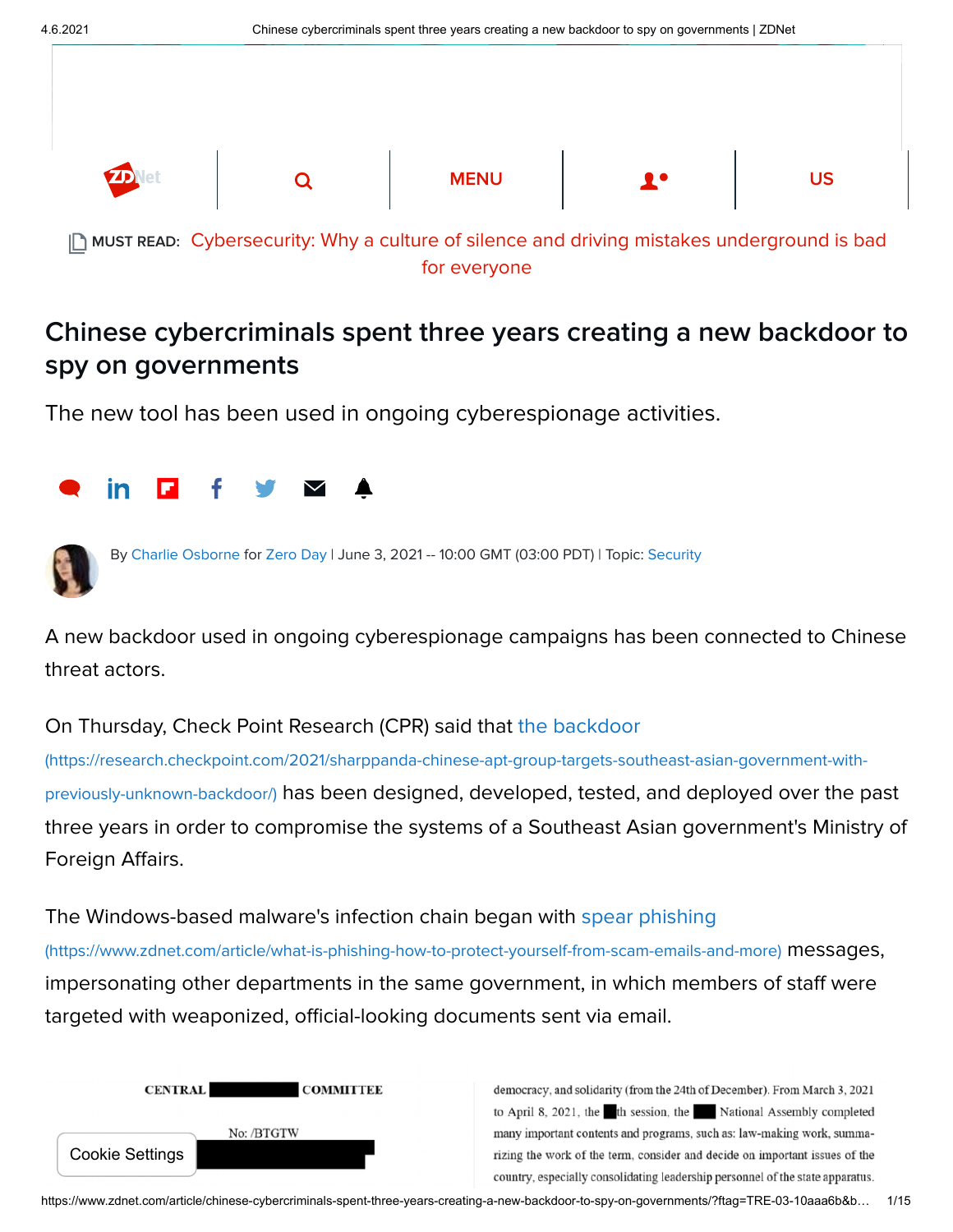4.6.2021 Chinese cybercriminals spent three years creating a new backdoor to spy on governments | ZDNet



**II. CONTENT AND RESULTS** 

#### 1. Summary of work for the term 2016-2021

Under the leadership of the Party and the close and synchronous coordination of state agencies, mass organizations, political organizations, the National Assembly has always made great efforts and determination to fulfill its role as a member of the National Assembly. the highest representative body of the set the highest organ of state power of the

, increasingly deeply expressed as the embodiment of the great national unity bloc; constantly innovating strongly, always acting in the interests of the and the country; achieved positive and comprehensive results in the fields of legislation, supervision and decision-making on important national issues and foreign affairs, as follows:

- The National Assembly has promulgated many legal documents to promptly institutionalize the Party's guidelines and guidelines and continue to concretize the Constitution, meeting the requirements of state management, economic development and economic development. socio-eco-

[If victims open the files, remote .RTF templates are pulled and a version of Royal Road](https://nao-sec.org/2020/01/an-overhead-view-of-the-royal-road.html)

(https://nao-sec.org/2020/01/an-overhead-view-of-the-royal-road.html), an RTF weaponizer, is deployed.

[The tool works by exploiting a set of vulnerabilities in Microsoft Word's Equation Editor](https://www.zdnet.com/article/windows-patches-microsoft-kills-off-words-under-attack-equation-editor-fixes-56-bugs/) (https://www.zdnet.com/article/windows-patches-microsoft-kills-off-words-under-attack-equation-editor-fixes-56-bugs/) (CVE-2017-11882 [\(https://nvd.nist.gov/vuln/detail/CVE-2017-11882](https://nvd.nist.gov/vuln/detail/CVE-2017-11882)[\)](https://nvd.nist.gov/vuln/detail/CVE-2018-0798), CVE-2018-0798 [\(https://nvd.nist.gov/vuln/detail/CVE-2018-0798\)](https://nvd.nist.gov/vuln/detail/CVE-2018-0802), and CVE-2018-0802 (https://nvd.nist.gov/vuln/detail/CVE-2018- 0802)).

CPR says that Royal Road is "especially popular with Chinese [advanced persistent threat] APT groups."

The RTF document contains shellcode and an encrypted payload designed to create a scheduled task and to launch time-scanning anti-sandboxing techniques, as well as a downloader for the final backdoor [\(https://www.zdnet.com/article/cyber-espionage-campaign-opens](https://www.zdnet.com/article/cyber-espionage-campaign-opens-backdoor-to-steal-documents-from-infected-pcs/)backdoor-to-steal-documents-from-infected-pcs/).

Cookie Settings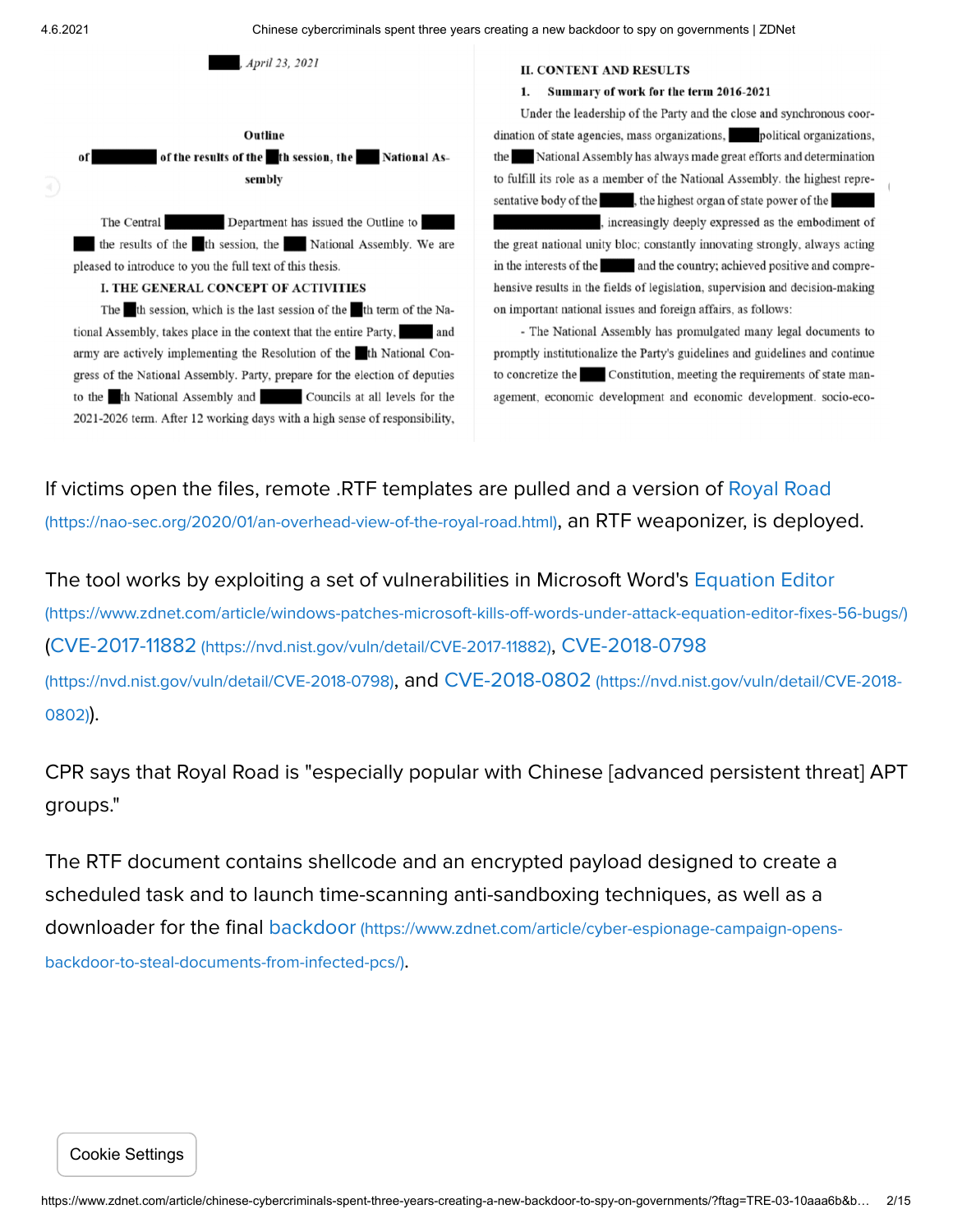

(https://adclick.g.doubleclick.net/pcs/click%253Fxai%253DAKAOjstHwRYf8KDUVqGhjfi5210j0r1BKPrfI8hTOFvm\_UxLD2krx7lXBRictb-

[Paragon Automation: Using Closed-Loop Automation in Service Performance - ASEAN](https://adclick.g.doubleclick.net/pcs/click%253Fxai%253DAKAOjstHwRYf8KDUVqGh-jfi5210j0r1BKPrfI8hTOFvm_UxLD2krx7lXBRictb-QJLsqatH4zETfooUrvTTuWKyBlHJl_7hcdf8_cs2P8s5GQjfwnClYrETfAThH1gVxuaTfso0yR2JlMi37LJDQT48zUEb6OZG-QhJWmoQA45IRQcLSo3fiyCdLxqgmhKL9x82kEMOBTSQqJThGlcf56ToGdNHKkXPe5WsRxSxt_m6AjPZBdgDsyKMM5_TDjsuxV9NGAA0g-s_Ba6Fd7yZDsd6YvSCc5t9xGc253C45Fuqyg%2526sig%253DCg0ArKJSzNCjGJf6HDwREAE%2526fbs_aeid%253D%255Bgw_fbsaeid%255D%2526urlfix%253D1%2526adurl%253Dhttps://lnk.techrepublic.com/redir?edition=en&ursuid=&devicetype=desktop&pagetype=&assettitle=&assettype=&topicguid=&viewguid=d2a1b71f-1c47-4f92-bb06-d97c6c03b890&docid=33171834&promo=1065&ftag_cd=TRE-00-10aaa4f&spotname=dfp-in-article&destUrl=https%253A%252F%252Fwww.techrepublic.com%252Fresource-library%252Fwhitepapers%252Fparagon-automation-using-closed-loop-automation-in-service-performance-asean%252F%253Fpromo%253D1065%2526ftag%253DTRE-00-10aaa4f%2526cval%253Ddfp-in-article%2526source%253Dzdnet%2526tid%253D406210527504906131&ctag=medc-proxy&siteId=&rsid=cnetzdnetglobalsite&sl=&sc=us&assetguid=&q=&cval=33171834;1065&ttag=&bhid=&poolid=&tid=406210527504906131) (https://adclick.g.doubleclick.net/pcs/click%253Fxai%253DAKAOjstHwRYf8KDUVqGh-Juniper's Paragon Automation is cloud-ready, providing flexible deployment optior QJLsqatH4zETfooUrvTTuWKyBlHJl\_7hcdf8\_cs2P8s5GQjfwnClYrETfAThH1gVxuaTfso0yR2JlMi37LJDQT48zUEb6OZG-[QhJWmoQA45IRQcLSo3fiyCdLxqgmhKL9x82kEMOBTSQqJThGlcf56ToGdNHKkXPe5WsRxSxt\\_m6AjPZBdgDsyKMM5\\_TDjsuxV](https://adclick.g.doubleclick.net/pcs/click%253Fxai%253DAKAOjstHwRYf8KDUVqGh-jfi5210j0r1BKPrfI8hTOFvm_UxLD2krx7lXBRictb-QJLsqatH4zETfooUrvTTuWKyBlHJl_7hcdf8_cs2P8s5GQjfwnClYrETfAThH1gVxuaTfso0yR2JlMi37LJDQT48zUEb6OZG-QhJWmoQA45IRQcLSo3fiyCdLxqgmhKL9x82kEMOBTSQqJThGlcf56ToGdNHKkXPe5WsRxSxt_m6AjPZBdgDsyKMM5_TDjsuxV9NGAA0g-s_Ba6Fd7yZDsd6YvSCc5t9xGc253C45Fuqyg%2526sig%253DCg0ArKJSzNCjGJf6HDwREAE%2526fbs_aeid%253D%255Bgw_fbsaeid%255D%2526urlfix%253D1%2526adurl%253Dhttps://lnk.techrepublic.com/redir?edition=en&ursuid=&devicetype=desktop&pagetype=&assettitle=&assettype=&topicguid=&viewguid=d2a1b71f-1c47-4f92-bb06-d97c6c03b890&docid=33171834&promo=1065&ftag_cd=TRE-00-10aaa4f&spotname=dfp-in-article&destUrl=https%253A%252F%252Fwww.techrepublic.com%252Fresource-library%252Fwhitepapers%252Fparagon-automation-using-closed-loop-automation-in-service-performance-asean%252F%253Fpromo%253D1065%2526ftag%253DTRE-00-10aaa4f%2526cval%253Ddfp-in-article%2526source%253Dzdnet%2526tid%253D406210527504906131&ctag=medc-proxy&siteId=&rsid=cnetzdnetglobalsite&sl=&sc=us&assetguid=&q=&cval=33171834;1065&ttag=&bhid=&poolid=&tid=406210527504906131) s\_Ba6Fd7yZDsd6YvSCc5t9xGc253C45Fuqyg%2526sig%253DCg0ArKJSzNCjGJf6HDwREAE%2526fbs\_aeid%253D%255Bgw\_f edition=en&ursuid=&devicetype=desktop&pagetype=&assettitle=&assettype=&topicguid=&viewguid=d2a1b71f-1c47-4f92-bb06 d97c6c03b890&docid=33171834&promo=1065&ftag\_cd=TRE-00-10aaa4f&spotname=dfp-inarticle&destUrl=https%253A%252F%252Fwww.techrepublic.com%252Fresource-library%252Fwhitepapers%252Fparagonautomation-using-closed-loop-automation-in-service-performance-asean%252F%253Fpromo%253D1065%2526ftag%253DTRE-00-10aaa4f%2526cval%253Ddfp-in-article%2526source%253Dzdnet%2526tid%253D406210527504906131&ctag=medcproxy&siteId=&rsid=cnetzdnetglobalsite&sl=&sc=us&assetguid=&q=&cval=33171834;1065&ttag=&bhid=&poolid=&tid=406210527 Resource Center [\(https://www.techrepublic.com/resource-library/content-type/resourcecenter/](https://www.techrepublic.com/resource-library/content-type/resourcecenter/)[\)](https://www.techrepublic.com/resource-library/company/juniper-networks/) provided by Juniper Networks (https://www.techrepublic.com/resource-library/company/juniper-networks/) ... ...

Dubbed "VictoryDll\_x86.dll," the backdoor has been developed to contain a number of functions suitable for spying and the exfiltration of data to a command-and-control server  $(C2)$ .

#### **SECURITY**



[\(https://www.zdnet.com/article/online-security-101-how-to-protect-your-privacy-from-hackers-spies-and-the-government/\)](https://www.zdnet.com/article/online-security-101-how-to-protect-your-privacy-from-hackers-spies-and-the-government/)

[Cyber security 101: Protect your privacy from hackers, spies, and the government](https://www.zdnet.com/article/online-security-101-how-to-protect-your-privacy-from-hackers-spies-and-the-government/) (https://www.zdnet.com/article/online-security-101-how-to-protect-your-privacy-from-hackers-spies-and-the-government/)

Simple steps can make the difference between losing your online accounts or maintaining what is now a precious commodity: Your privacy.

 $R$ ead More (www.zdnet.com/article/online-security-101-how-to-protect-your-privacy-from-hackers-spies-and-thegovernalische Settings